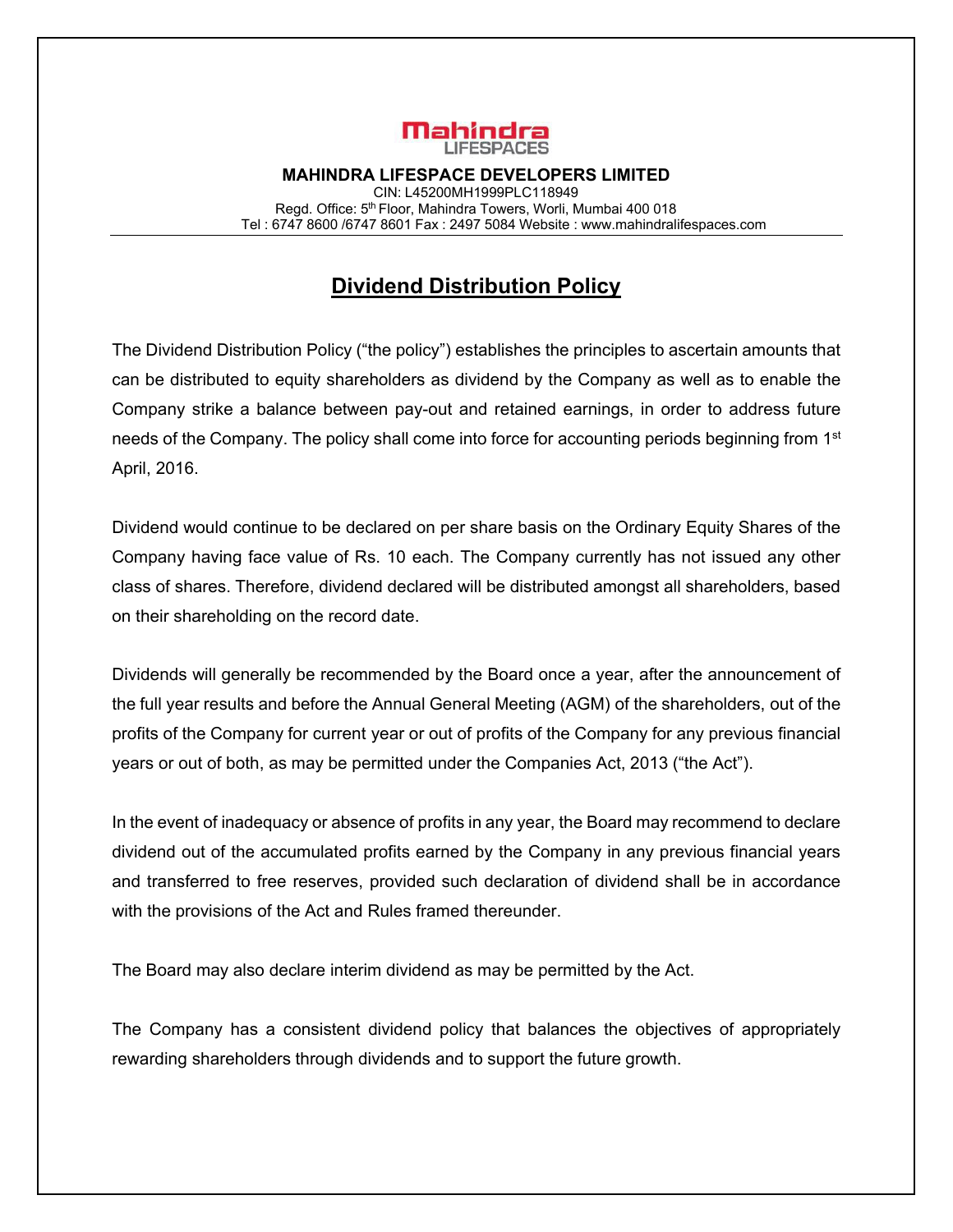As in the past, subject to the provisions of the applicable law, the Company's dividend payout will be determined based on available financial resources, investment requirements and taking into account optimal shareholder return. Within these parameters, the Company would endeavor to maintain a total dividend pay-out (including dividend distribution tax) ratio in the range of 20% to 35% of the annual standalone Profits after Tax (PAT) of the Company.

While determining the nature and quantum of the dividend payout, including amending the suggested payout range as above, the Board would take into account the following factors:

- Internal Factors:
	- i. Profitable growth of the Company and specifically, profits earned during the financial year as compared with:
		- a. Previous years and
		- b. Internal budgets,
	- ii. Cash flow position of the Company,
- iii. Accumulated reserves
- iv. Earnings stability
- v. Future cash requirements for organic growth/expansion and/or for inorganic growth,
- vi. Brand acquisitions,
- vii. Current and future leverage and, under exceptional circumstances, the amount of contingent liabilities,
- viii. Deployment of funds in short term marketable investments,
- ix. Long term investments,
- x. Capital expenditure(s), and
- xi. The ratio of debt to equity (at net debt and gross debt level).
- External Factors:
	- i. Business cycles,
	- ii. Economic environment,
	- iii. Cost of external financing,
	- iv. Applicable taxes including tax on dividend,
	- v. Industry outlook for the future years,